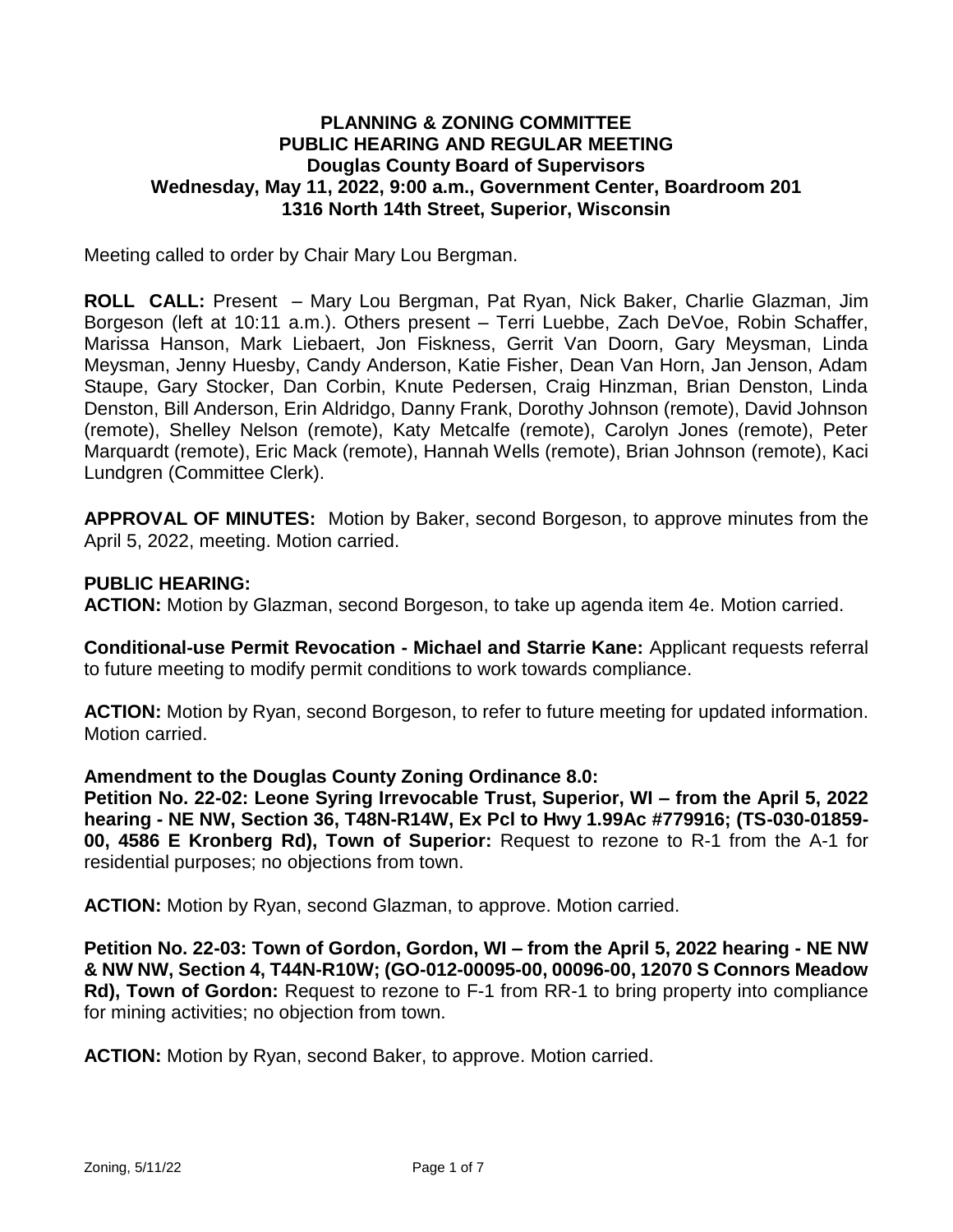**Petition No. 22-04: Petrus Pienaar, Superior, WI – Lot 2 CSM #1153 Vol 8 Pgs 201-2, Pt SW SE, Section 29, T48N-R12W; Subj to US Hwy 2 & Pt SW SE, Lyg S of RR R/W, Section 29, T48N-R12W Desc 381/47; (AM-002-00681-00, 00682-00, 7811 E US Hwy 2), Town of Amnicon:** Request to rezone to RR-1 from R-1 to bring property into compliance for current use (motel and campground); no correspondence from town.

**ACTION:** Motion by Baker, second Glazman, to refer to future meeting for town input. Motion carried.

**Petition No. 22-06: Preferred Living LLC (Quinn Musch), Gordon, WI – Lot 1, Blk 2, Gordon Heights, Section 1, T43N-R12W & Lot 2, Blk 2, Gordon Heights, Section 1, T43N-R12W; (GO-012-02349-00, 02350-00, 9323 E Bass Lake Rd), Town of Gordon:** Request to rezone to C-1 from R-1 for the purpose of a mini storage building; no objections from town. Five letters of concern received from nearby property owners. Jenny Huesby, nearby property owner, spoke on concerns of public use.

**ACTION (RESOLUTION):** Motion by Baker, second Glazman, to deny request as it constitutes spot zoning of a commercial placement within a residential area. Motion carried unanimously.

## **Conditional-Use Permits:**

**Camp Amnicon Foundation:** Request to expand youth camp with the addition of three dwellings; no objections from town.

**ACTION:** Motion by Baker, second Borgeson, to approve with the following conditions: Structures must have land use permits and meet all applicable setbacks; all structures must meet applicable UDC and Commercial Building Codes; facility shall meet all applicable local and state health requirements of a Recreational Educational Camp. Motion carried.

**Jane Aleckson / Michael Krause:** Request for home occupation (special event assembly for receptions/parties, concerts, flea markets, classes). All events outside with pavilion; town requested no Air B&B style camping.

**ACTION:** Motion by Glazman, second Baker, to approve with following conditions: No Air B&B style camping; adequate off-street parking must be provided per Douglas County Zoning Ordinance 8.0 Section IV (4.13)(2)(d); any events exceeding 1000 persons subject to Douglas County Public Assemblage Ordinance 4.3; obtain land use permits for any structures in conjunction with this permit and adhere to any applicable state and local building requirements; one satellite toilet for every fifty attendees. Motion carried.

**Douglas and Colleen Schneider:** Request for private campground; land-use permits needed in addition; no objections from town.

**ACTION:** Motion by Baker, second Borgeson, to approve with the following conditions: Limited to three campers; campers/campsites cannot be rented out; all campers to have working onboard sanitary systems and waste to be disposed of properly according to state and local regulations; campers to only be approved for proposed staked locations; any additional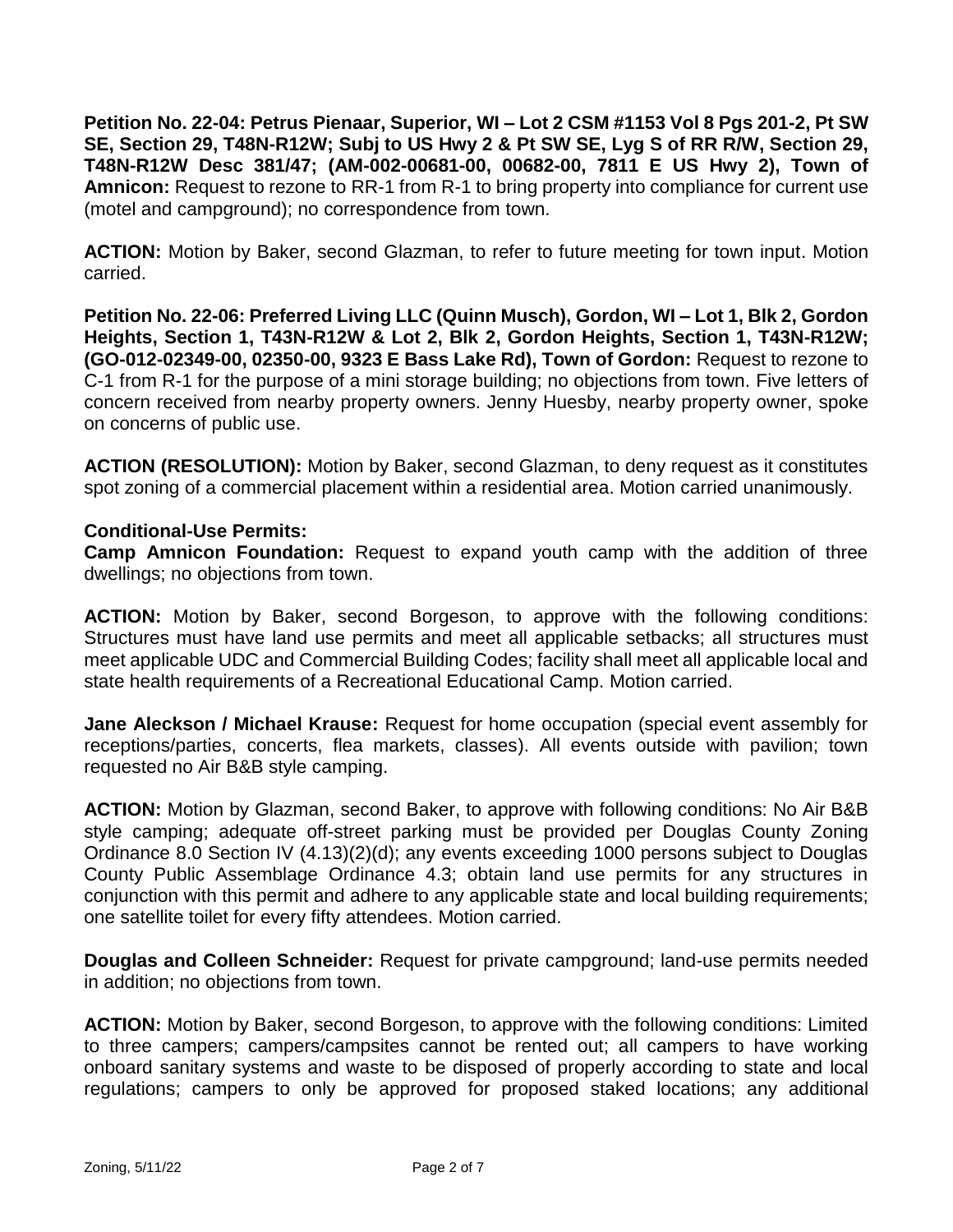structures onsite require land use permits as applicable; all applicable setbacks to be met. Motion carried.

**Gary Stocker:** Request for private campground; electricity being installed within a few weeks on property; no objections from town.

**ACTION:** Motion by Baker, second Borgeson, to approve with the following conditions: Limited to three campers; campers/campsites cannot be rented out; all campers to have working onboard sanitary systems and waste to be disposed of properly according to state and local regulations; campers to only be approved for proposed staked locations; any additional structures onsite require land use permits as applicable; all applicable setbacks to be met. Motion carried.

**Mark and Daniela Subialka:** Request for private campground; no objections from town.

**ACTION:** Motion by Baker, second Glazman, to approve with the following conditions: Limited to two campers; campers/campsites cannot be rented out; all campers to have working onboard sanitary systems and waste to be disposed of properly according to state and local regulations; campers to only be approved for proposed staked locations; any additional structures onsite require land use permits as applicable; all applicable setbacks to be met. Motion carried.

**Adam Staupe:** Request for special event; music festival/temporary campground; no objections from town.

**ACTION:** Motion by Glazman, second Borgeson, to approve with the following conditions: Reasonable fencing (snow fence or similar) around campground area or property lines to delineate areas where camping is allowed and to prevent trespass on neighboring properties; temporary campsites to not exceed 150 sites; campground to be operational from September 12, 2022 to September 19th, 2022; adequate off-street parking must be provided per Douglas County Zoning Ordinance 8.0 Section IV (4.3)(2)(d); obtain proper permitting/licensure for a temporary campground through Douglas County Health Department. Motion carried.

**Crafty Rooster Pub and Eatery, LLC:** Request to construct living quarters within a commercial building; no objections from town.

**ACTION:** Motion by Borgeson, second Bergman, to approve with the following conditions: All Douglas County Health Department regulations to be followed; structure to meet UDC requirements; structure to meet state commercial building requirements. Motion carried.

**Dean Van Horn:** Request for public and semi-public use for seasonal/fall corn maze and pumpking patch; town requested there be enough off-street parking.

**ACTION:** Motion by Glazman, second Ryan to approve with the following conditions: Adequate off-street parking must be provided per Douglas County Zoning Ordinance 8.0 section IV (4.3)(2)(d); if food is to be served, all applicable Douglas County Health Department regulations must be met; one satellite toilet for every fifty expected attendees to be provided. Motion carried.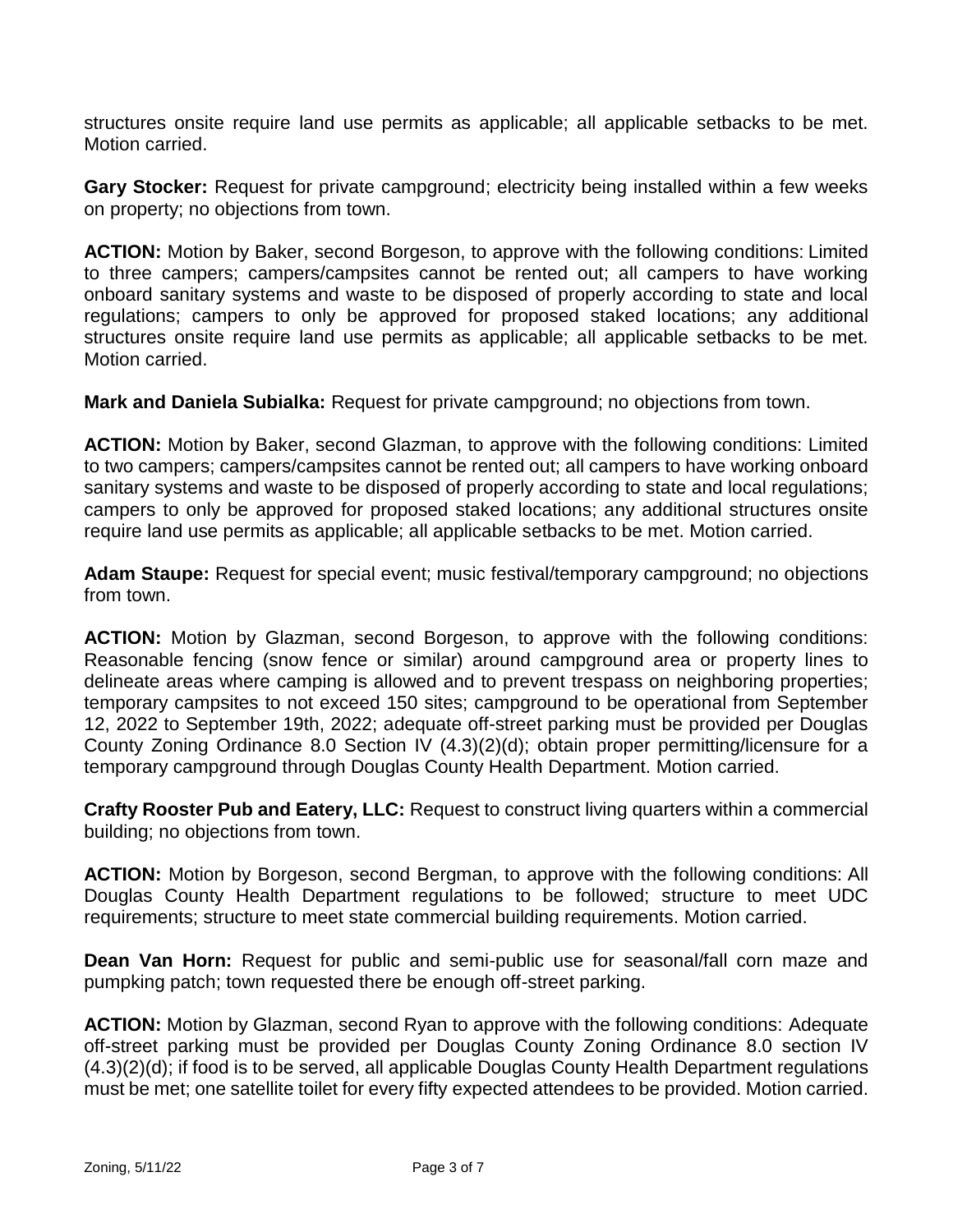**Brian Johnson:** Request for motorsports park and racetrack; town requested the following conditions: Racetrack operational two times a month from 8 AM to 8 PM, April 1<sup>st</sup> through November 1<sup>st</sup>; use of track on Wednesdays from 8 AM to 8 PM, April 1<sup>st</sup> through November 1<sup>st</sup>; must have one satellite per 100 people; rentals other than racing are permitted observing the current town ordinances; time limit of conditional-use permit to one year, then review. Gary Meysman, nearby property owner, spoke on concerns of noise and safety.

**ACTION:** Motion by Ryan, second Glazman, to approve with the following conditions: Racetrack operational two times a month from 8 AM to 8 PM, April 1<sup>st</sup> through November 1<sup>st</sup>; use of track on Wednesdays from 8 AM to 8 PM, April 1<sup>st</sup> through November 1<sup>st</sup>; must have one satellite per fifty people; rentals other than racing are permitted observing the current town ordinances; permit to be reviewed in one year; if food is served, all applicable Douglas County Health Department regulations must be met. Motion carried.

**Mathy Construction Company:** Request for temporary asphalt plant; representative stated Town of Amnicon approved at April meeting; no correspondence received by Zoning Department.

**ACTION:** Motion by Ryan, second Glazman, to approve pending confirmation of town approval, with conditions as outlined in the application. Motion carried.

**Rachel Deatherage:** Request for one-site public campground; no correspondence received from town.

**ACTION:** Motion by Ryan, second Borgeson, to approve, pending town approval, with the following conditions: Campground limited to one site; campsite must meet all applicable setbacks; campground to meet all applicable Douglas County Health Department Requirements; permit to be reviewed in one year.

**TDi 365, LLC:** Request to expand campground from 35 to 88 sites; no objections from town. Application submitted prior to general Zoning Ordinance 8.0 changes of early 2022.

**ACTION:** Motion by Glazman, second Baker, to approve with the following conditions: A sanitary permit with an adequately sized and designed system must be issued before conditional use permit will be issued; all campsites to meet applicable setbacks of zone district; must follow all applicable Douglas County Health Department campground regulations; all structures within campground must be permitted; limited to 88 sites; permit to be reviewed in one year.

*Five-minute break taken at 10:11 a.m.; Borgeson left.*

## **Conditional-Use Permit Renewals:**

**Milestone Materials (operator) / Mathy Construction (owner):** Request for nonmetallic mine renewal; no objections from town.

**ACTION:** Motion by Baker, second Glazman, to approve application with the following conditions: Permit approved for three-year period, expiring May 10, 2025; must comply with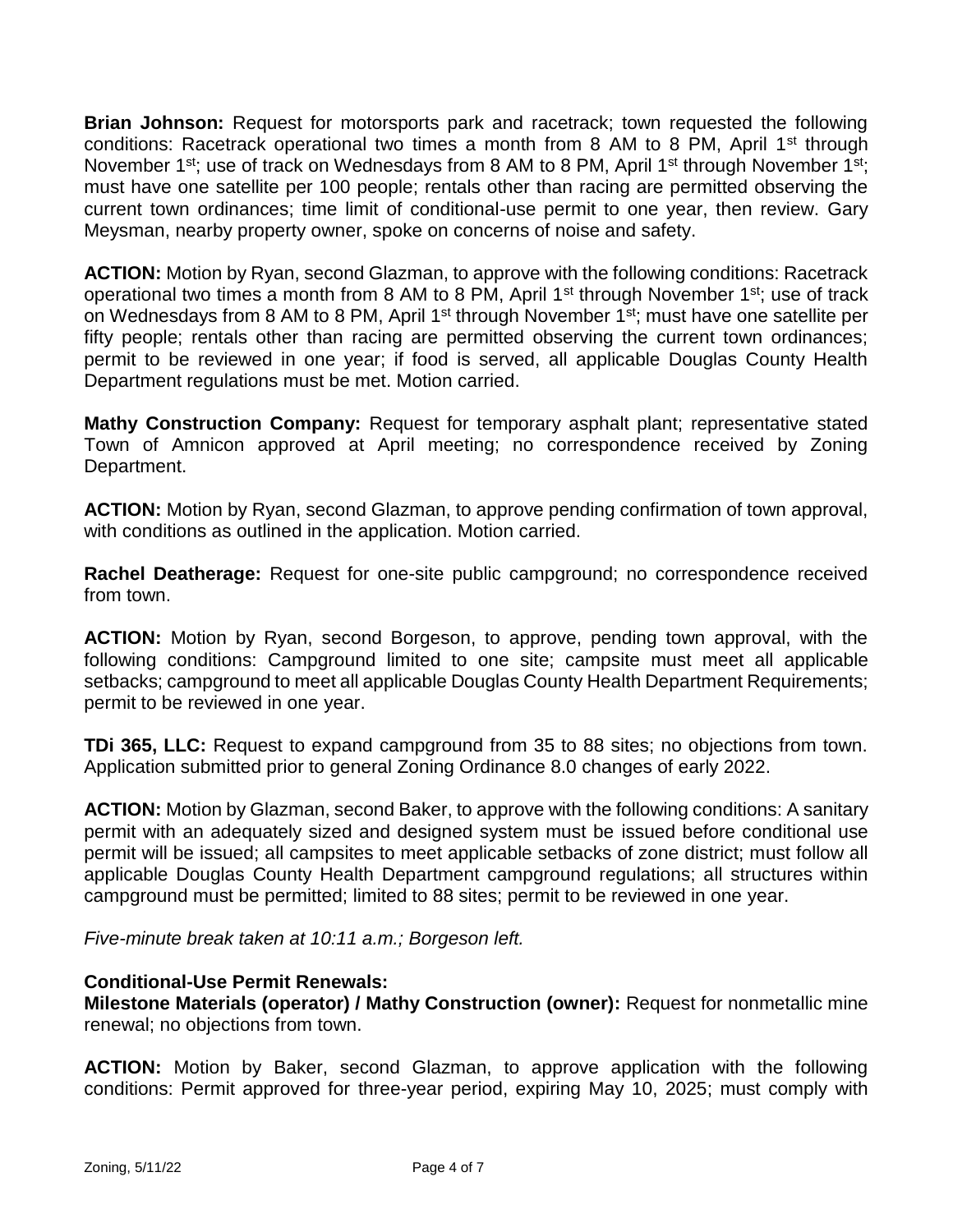Ordinance 8.0, Section VI, Sub 6.2; financial assurance instrument required based on cost for Douglas County to reclaim this site in accordance with Ordinance 8.9 and NR 135; must comply with Ordinance 8.9 to include NR 135 annual reporting requirements; days and hours of operation, Monday through Friday, 6 AM to 9 PM; Saturday, 7 AM to 3 PM; Sunday and holiday operation not allowed; no mining allowed within 500 feet of the Amnicon River; mapped wetlands are not to be disturbed; blasting notification will be provided to Douglas County Zoning Office, Town of Parkland and adjoining property owners; no trespassing signs to be posted and anchored with concrete blocks. Motion carried.

**David and Debra Hansen (operator / owner):** Request for nonmetallic mine renewal; no objections from town.

**ACTION:** Motion by Ryan, second Baker, to approve application with the following conditions: Permit approved for three-year period, expiring June 6, 2025; must comply with Ordinance 8.0, Section VI, Sub 6.2; financial assurance instrument required based on cost for Douglas County to reclaim this site in accordance with Ordinance 8.9 and NR 135; must comply with Ordinance 8.9 to include NR 135 annual reporting requirements; must comply with all provisions of DNR stormwater permit regulations; and must comply with all conditions of Town of Oakland Non-Metallic Mining Ordinance. Motion carried.

## **Reclamation Plan Approvals:**

**Milestone Materials (operator) / Mathy Construction (owner):** Included with agenda; no objections from town.

**ACTION:** Motion by Ryan, second Baker, to approve with the following conditions: At the time mining ceases, site must be restored as defined in the reclamation plan; financial assurance instrument required based on cost for Douglas County to reclaim this site in accordance with Ordinance 8.9 and NR 135; no mining activities can occur until financial assurance is accepted by Douglas County. Notification must be provided to Douglas County for the following reasons: Any changes to the financial instrument (reported within one month); bankruptcy (reported within 10 days of filing); prior to a change in mine operators or land ownership; and when reclamation activities are completed. Reclamation plan and financial assurance must be revised prior to expanding mine acreage or depth outside the parameters of what is specified in the reclamation plan; material changes to the mine operation that may affect the submitted reclamation plan or its conditions should be authorized by Douglas County prior to their implementation; other departments or agencies that may have authority over the proposed changes should also be consulted and any changes approved by them as well; must comply with Ordinance 8.9 to include NR 135 annual reporting requirements. Motion carried.

**David and Debra Hansen (operator / owner):** Included with agenda; no objections from town.

**ACTION:** Motion by Baker, second Glazman, to approve with the following conditions: At the time mining ceases, site must be restored as defined in the reclamation plan; financial assurance instrument required based on cost for Douglas County to reclaim this site in accordance with Ordinance 8.9 and NR 135; no mining activities can occur until financial assurance is accepted by Douglas County. Notification must be provided to Douglas County for the following reasons: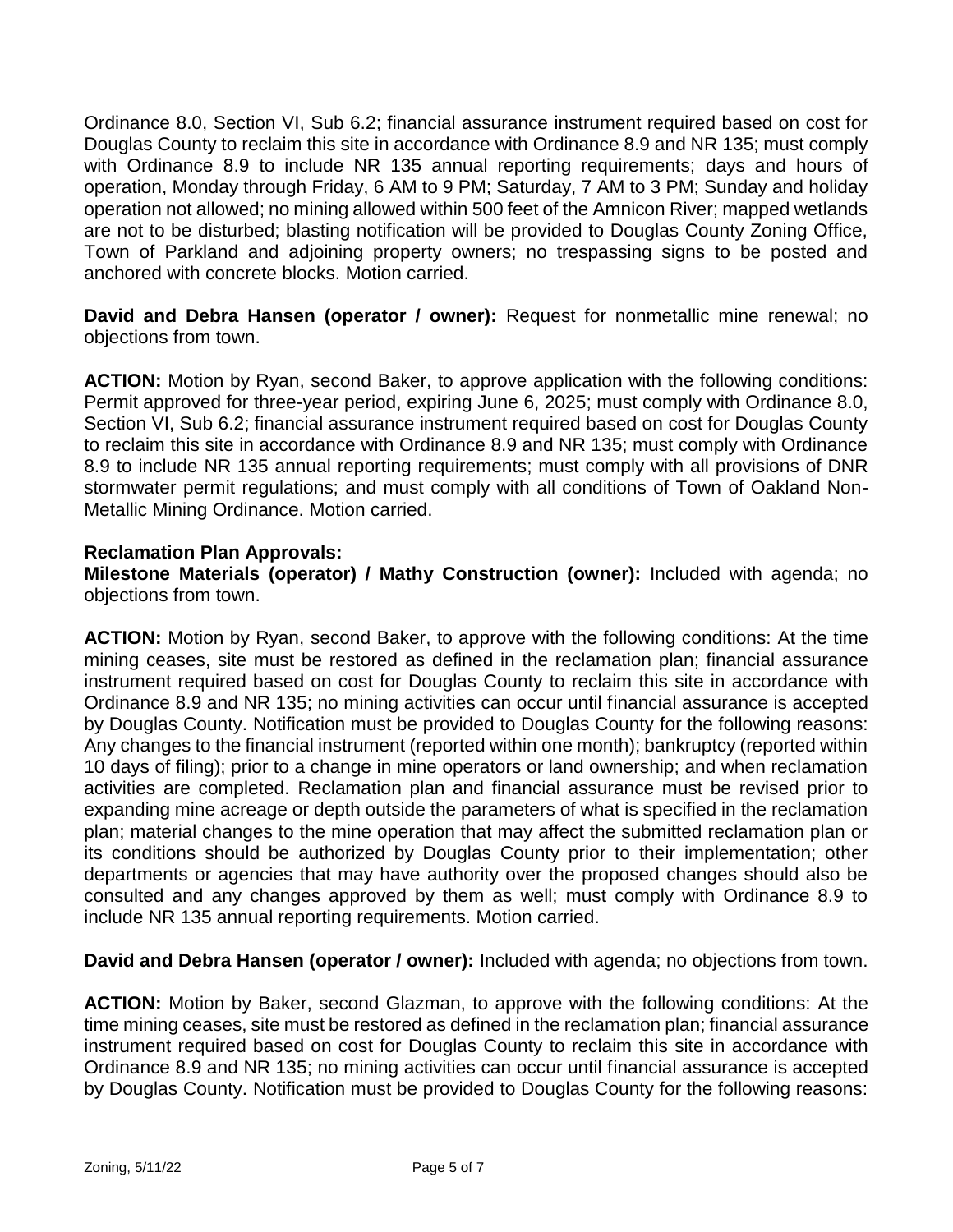Any changes to the financial instrument (reported within one month); bankruptcy (reported within 10 days of filing); prior to a change in mine operators or land ownership; and when reclamation activities are completed. Reclamation plan and financial assurance must be revised prior to expanding mine acreage or depth outside the parameters of what is specified in the reclamation plan; material changes to the mine operation that may affect the submitted reclamation plan or its conditions should be authorized by Douglas County prior to their implementation; other departments or agencies that may have authority over the proposed changes should also be consulted and any changes approved by them as well; must comply with Ordinance 8.9 to include NR 135 annual reporting requirements. Motion carried.

**Recap of Zone Change Recommendations for County Board:** Two zone changes; one denial; one referred.

# **DEPARTMENT REPORTS:**

**Planning and Zoning/Board of Adjustment:** Two applications for May Board of Adjustment meeting.

Land Conservation: Teaching lake ecology to students; doing a site tour after the Land Conservation Committee meeting on May 17<sup>th</sup>.

**Surveyor:** To submit report with agenda if unable to attend.

**Land Records:** Working on 2022 plat book; spring pictometry flight began May 5; should receive final data by July 1.

**Real Property Lister:** 141 documents processed in April; seventeen assessment rolls in; District meeting will be held Friday.

**Register of Deeds – Retained Fees Account:** Included with agenda.

### **ACTION ITEMS:**

**Capital Project Requests:**

**Land Conservation - \$10,000 for Groundwater Program:** Included with agenda; request includes \$750 use for additional testing in specific areas.

**Land Services - \$71,082.17 for Pictometry (Eagleview) Contract:** Included with agenda; request for second payment for pictometry flight.

**\$30,000 for Remonumentation Contracts:** Request allows surveyor to collect additional corners by contracting private surveyors.

**ACTION (REFERRAL):** Motion by Baker, second Glazman, to approve Land Conservation capital project request and prioritize it #1 for Land Conservation Department; approve Land Services pictometry contract and prioritize it #1 for Land Services Department; and approve Surveyor remonumentation contracts and prioritize it #1 for the Surveying Department, and refer to Administrator and Joint Administration Committee / Executive Committee capital projects